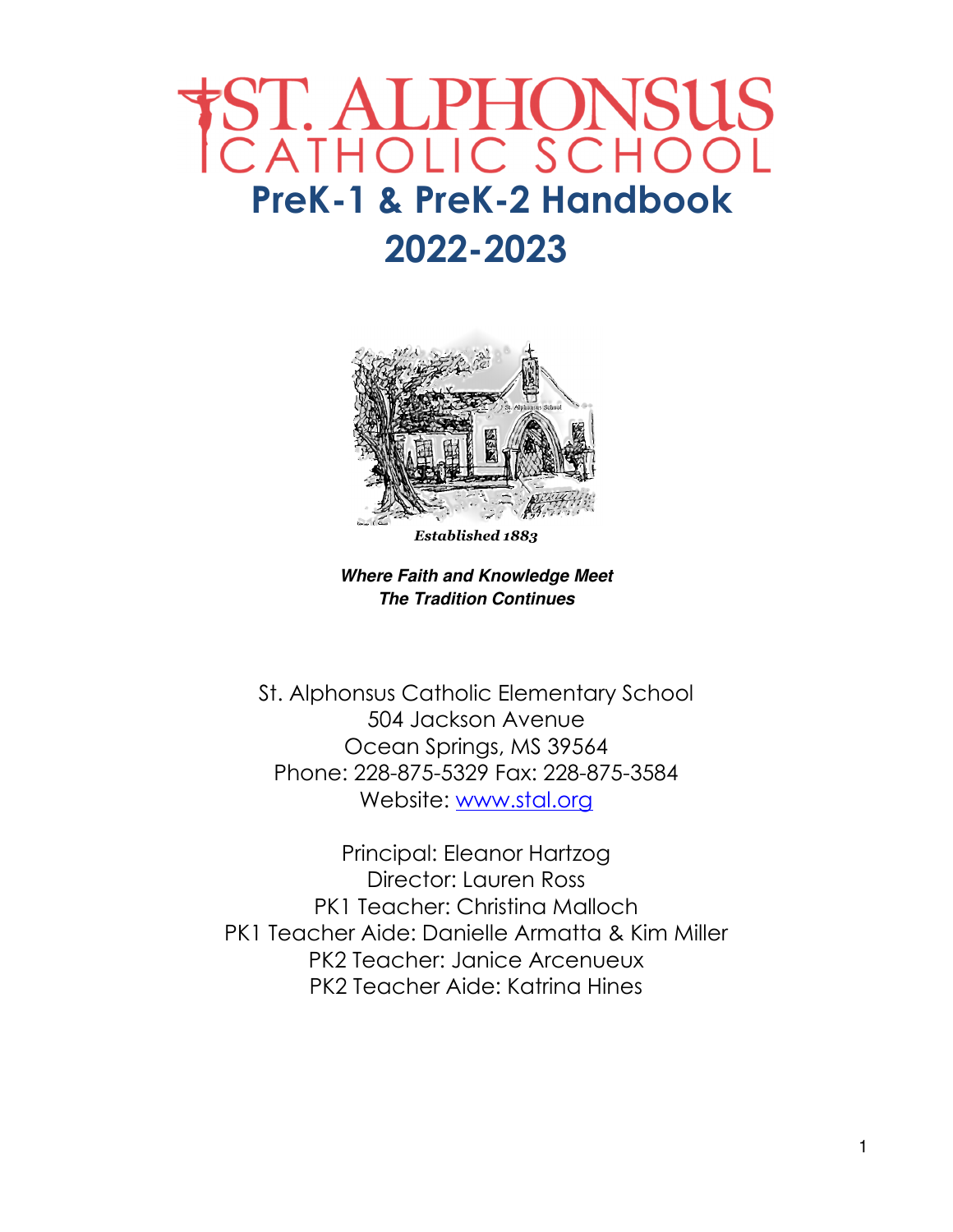#### **DIOCESE OF BILOXI MISSION STATEMENT**

The Catholic school community within the Diocese of Biloxi, a ministry of the Catholic Church, embracing the teachings and traditions of the past, accepting the challenges and opportunities of the present, and preparing for the demands of the future, provides an education based on Christ's teaching and Catholic values which focus on the formation of strong moral character, the furtherance of academic excellence, the inspiration to serve others, and the motivation to achieve God-given potential in the local and the world communities.

#### **ST. ALPHONSUS CATHOLIC SCHOOL VISION**

St. Alphonsus Catholic School in full partnership with the parish is a model Catholic school centered on God, developing children with strong moral character, outstanding academic performance, and the skills required for success in higher education and life.

#### **ST. ALPHONSUS CATHOLIC SCHOOL MISSION**

St. Alphonsus Catholic School is an educational family instilling spiritual fulfillment, academic excellence, and selfdiscipline forming intentional disciples of Christ.

#### **FACILITY LICENSURE**

St. Alphonsus Catholic School Pre-K1 & Pre-K2 program operates under the laws and policies outlined in the Mississippi Department of Heath "Regulations Governing Licensure of Child Care Facilities."

**This handbook was developed to provide information to parents of student(s) at St. Alphonsus Catholic Elementary School in Pre-K1 & Pre-K2 classes ONLY. This handbook provides the rules and regulations for Pre-K1 & Pre-K2 through the Mississippi Health Department. For other information regarding the rules and regulations, please see the Saint Alphonsus Catholic School Family Handbook. By signing the PreK-1 & PreK-2 Handbook Acknowledgement Signature Form, you indicate your willingness to abide by rules and regulations of St. Alphonsus Catholic School and the Mississippi State Department of Health.**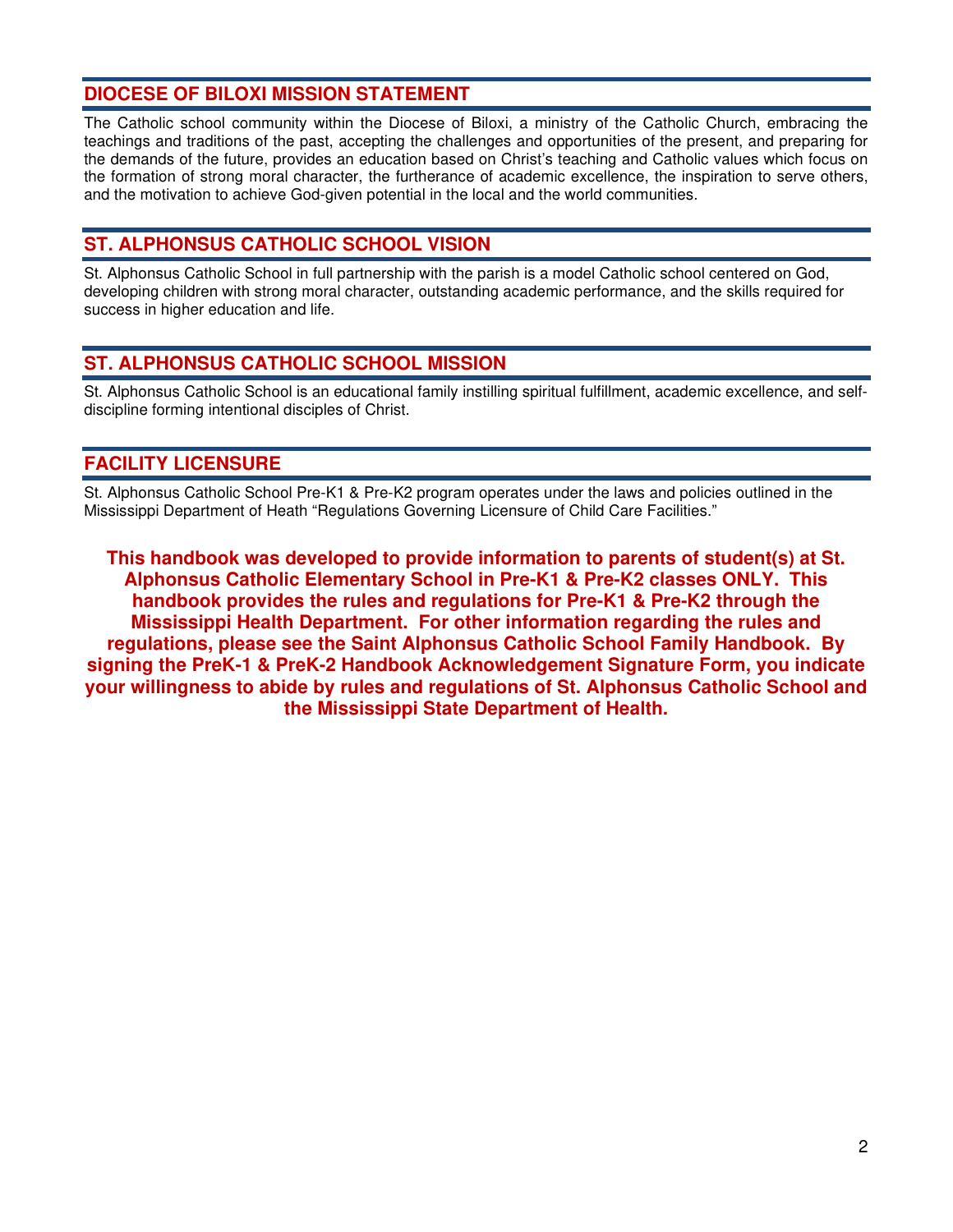#### **ADMISSIONS**

All students entering St. Alphonsus Catholic School must present the following information:

- -Completed online application at www.stal.org
- -Copy of birth certificate
- -Mississippi Certificate of Immunization Compliance Form #121
- -Non-refundable registration fee
- -Baptismal Certificate, if Catholic

Priority for admission will be given to those students who meet the following requirements:

- 1. Children of St. Alphonsus Catholic School employees
- 2. Children who are siblings of students in attendance of St. Alphonsus Catholic School
- 3. Children of registered parishioners of St. Alphonsus Parish
- 4. Children who are Catholic who are not members of St. Alphonsus
- **5.** Children who are non-Catholic

#### **FEES AND TUITION**

Tuition and fees are established each year. Tuition is based upon the student cost of education; Full-time (five days per week) Pre-K1 &Pre-K2 tuition for the current year is \$7,774.00. Fees include a registration fee of \$375.00 (non-refundable and payable at time of registration), a classroom resource fee of \$100.00, and a technology fee of \$150.00. Tuition may be paid in full or half payments to the school, or they may be paid monthly (10 months maximum) through FACTS Tuition Management Company. Payment method must be declared at registration.

#### **WITHDRAWAL POLICY**

Anyone choosing to withdraw a student must contact the office with a withdrawal date and withdrawal form. All debts must be settled at this time.

#### **CALENDAR**

School days, holidays, and any other school closures will coincide with the yearly school schedule of Saint Alphonsus Catholic School for grades Pre-K3 - 6<sup>th</sup> Grade.

#### **HOURS OF OPERATION**

Based on the school calendar, St. Alphonsus Catholic School's Pre-K1 & Pre-K2 program is open Monday-Friday from 7:40 a.m. to 3:10 p.m. Before care is available from 6:30 a.m. to 7:40 a.m. at no additional charge. Aftercare is available from 3:00 p.m. to 5:30 p.m. at no additional charge. After 5:30 p.m., the fee increases to \$1.00 per minute. After the third late fee, the fee will increase to \$2.00 a minute.

#### **VISITORS/PARENTS**

All outside doors, except the doors in front of the school (Jackson Avenue entrance), are locked throughout the school day. Visitors and parents entering the school are to sign in at the office and obtain a visitor's sticker to be worn throughout the stay. All recurring visitors and chaperones, who interact with the children, must have a current completed and verified background check on file in the school office. While some parents are more familiar to school staff than others, all should adhere to the visitor policy for safety and continuity. Please do not ask students or teachers to open locked doors for you and help monitor this system by reporting strangers to the office.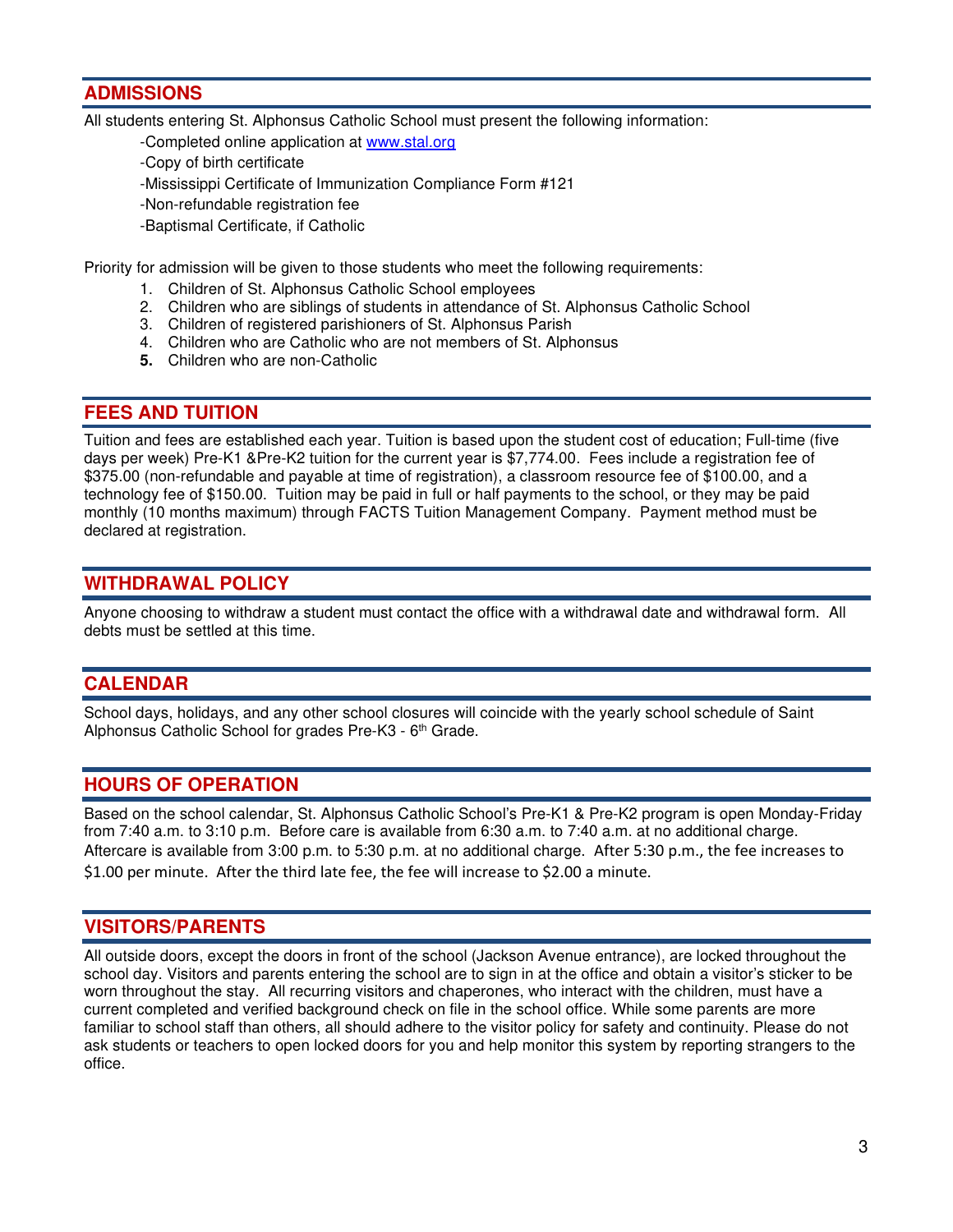#### **INTAKE AND DISMISSAL**

| <b>INTAKE / DROP-OFF</b>                                                                          |                    |                                                                                  |  |  |
|---------------------------------------------------------------------------------------------------|--------------------|----------------------------------------------------------------------------------|--|--|
| <b>Grade Level</b>                                                                                | <b>Time</b>        | <b>Entrance via:</b>                                                             |  |  |
| <b>PK-1/PK-2</b>                                                                                  | $7:40 - 7:50$ a.m. | North Hall Doors (doors immediately adjacent to the PK-1 and                     |  |  |
|                                                                                                   |                    | PK-2 classrooms)                                                                 |  |  |
| <b>PK-3</b>                                                                                       | $7:40 - 7:50$ a.m. | Main Doors (office glass doors)                                                  |  |  |
| <b>PK-4</b>                                                                                       | $7:40 - 7:50$ a.m. | Cloister Entrance (covered double doors between school and                       |  |  |
|                                                                                                   |                    | church                                                                           |  |  |
|                                                                                                   |                    |                                                                                  |  |  |
| $K-6$ *                                                                                           |                    | 7:40 – 7:50 a.m. $\vert$ Gym Hall Door (door in back of building at top of ramp) |  |  |
| *Students in grades K-6 with siblings in Pre-K can be dropped off at the front of the school with |                    |                                                                                  |  |  |
| their siblings.                                                                                   |                    |                                                                                  |  |  |

| <b>DISMISSAL</b>                                                                               |             |                                                                |                   |  |
|------------------------------------------------------------------------------------------------|-------------|----------------------------------------------------------------|-------------------|--|
| <b>Grade Level</b>                                                                             | <b>Time</b> | <b>Regular Departure</b><br>via:                               | <b>Rainy Day:</b> |  |
| <b>PK-1/PK-2</b>                                                                               | 3:10 p.m.   | <b>North Hall Doors</b>                                        | Same              |  |
| $PK-3$                                                                                         | 3:10 p.m.   | <b>Main Doors</b>                                              | Same              |  |
| <b>PK-4</b>                                                                                    | 3:10 p.m.   | <b>Cloister Entrance</b>                                       | Same              |  |
|                                                                                                |             |                                                                |                   |  |
| $K - 6$ *                                                                                      | 3:10        | Release students to<br>gym; car line begins<br>at gym entrance | Same              |  |
| *Students in grades K-6 with siblings in Pre-K can be picked up at the<br>front of the school. |             |                                                                |                   |  |

**All students must be signed in upon arrival to school and signed out when they depart school by an authorized individual. Children will only be dismissed to someone on their "pick-up" list unless written notification is given. If a person is not recognizable, identification must be presented to confirm consent. We do this for your child's safety. Please notify us if any of this information needs to be changed at any time or if there is a change in your child's afternoon routine.** 

**Morning Dropoff:** For intake, the PK-1/PK-2 teacher or assistant will greet parents at the double-blue doors on the north side of the school from 7:40 a.m. to 7:50 a.m. All students must be signed in. Upon arrival, the physical condition of each child will be observed for possible signs of illness, infection, bruises, or injuries. If something is observed, it will be documented. Documentation will include an explanation from the parent or person dropping off the child.

**Afternoon Pick Up:** For dismissal, the PK-1/PK-2 teacher or assistant will greet parents at the double-blue doors on the north side of the school from 3:10 p.m. to 3:20 p.m. Any student not picked up at this time will remain in aftercare. Aftercare closes at 5:30 p.m. Please be prompt to pick up your child to avoid late fees. All students must be signed out.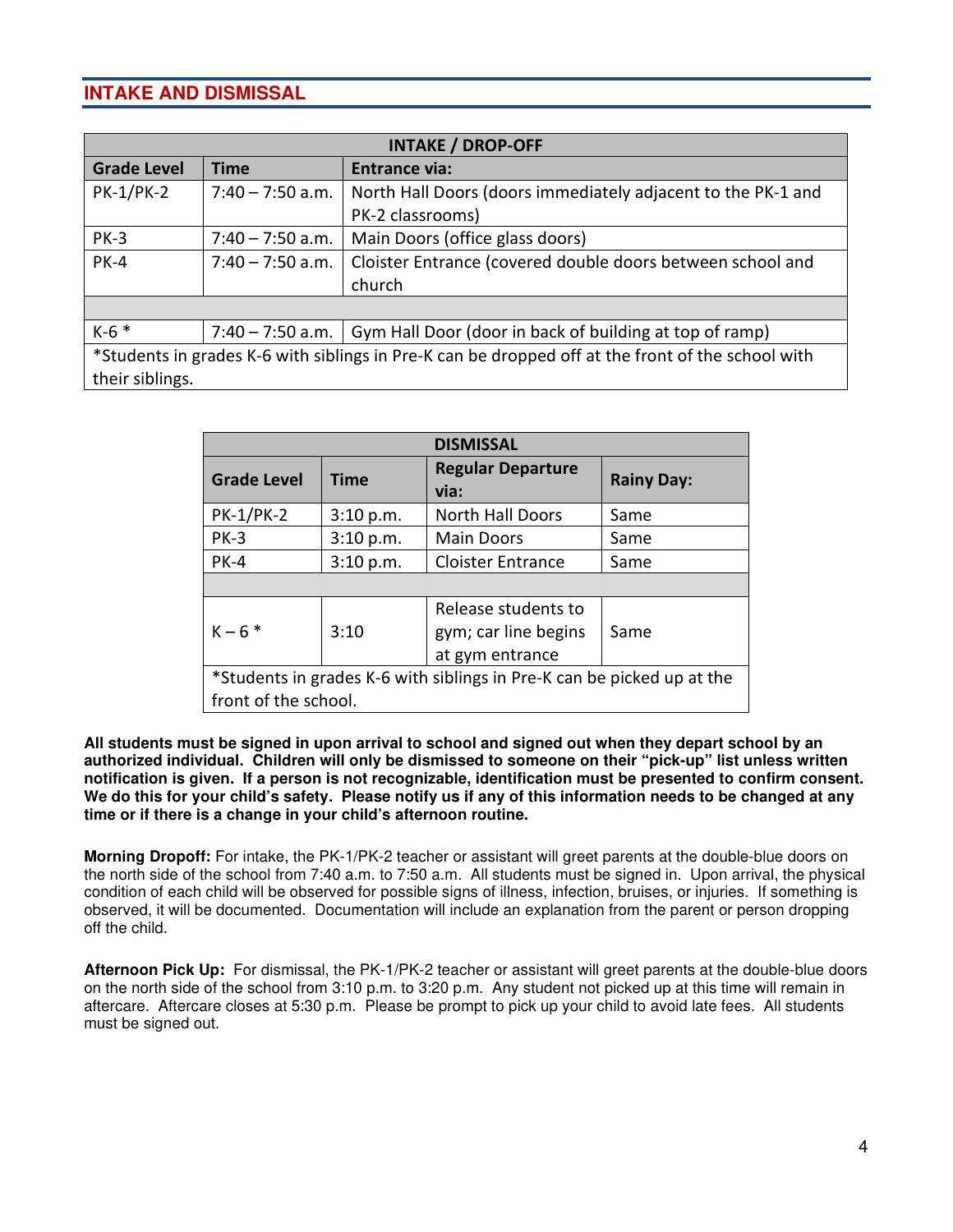#### **COMMUNICATION**

Each child will receive a communication folder. Please check this folder daily. All communication from the office and class, as well as your child's work, will be sent through this folder. The school keeps parents informed of all activities and events through multiple portals (social media, email, FACTS, newsletters, etc.). The faculty and staff can be contacted directly through email. The address is the person's first initial and last name @stal.org. (example: jarceneaux@stal.org). Teachers check their email each morning and afternoon before leaving for the day.

> For more information check: Website: www.stal.org Facebook Page: St. Alphonsus Catholic School FACTS Family Portal: STA-MS

#### **BEHAVIOR MANAGEMENT AND DISCIPLINE POLICY**

St. Alphonsus Catholic School expects a high standard of discipline from all students. Parents and teachers are called to guide students in developing a sense of personal and social responsibility through self-discipline. Students are called to be respectful and to demonstrate Christian character and Catholic virtues. We believe that children can be taught self-discipline skills as a part of the total school curriculum. St. Alphonsus Catholic School implements self-discipline skills based on the philosophies and teachings of St. John Bosco. The two goals of discipline, according to this philosophy, are to maintain safety and order within the community, and to identify, teach, and practice the skills necessary to be self-disciplined. Discipline is seen as an opportunity for faith development rather than a punishment.

We expect students to conduct themselves in a manner that is becoming of a Catholic student and always exhibit self-disciplined behavior, on or off campus, in conformity with the norms of our school handbook. Our educators teach and model desired behavioral traits regularly and lovingly encourage children to meet these goals and behavioral outcomes each day. Teachers communicate with parents the expectation of conduct that exhibits our Catholic values. The principal is the final recourse in all disciplinary situations. In the absence of the principal or director the director designee or other staff member deemed by administration will act on the principal/director's behalf.

#### **The Difference Between Discipline and Punishment**

Oftentimes the words "discipline" and "punishment" are used interchangeably to mean the same thing, however, they are very different concepts. Discipline means teaching children acceptable behavior through positive guidance. Through discipline, children are taught the appropriate behavior, the reasons the behavior is appropriate, and how to behave in everyday situations. When children are taught how to behave properly, they learn how to control their own behavior. Teaching children appropriate behavior and the reasons behind it takes time. Learning self-control will not happen overnight.

On the other hand, punishment refers to inflicting negative consequences to control behavior through fear and intimidation such as spanking and yelling. Punishment causes poor self-esteem and does not teach children acceptable behaviors or self-control. It may stop the behavior, but the children do not have the knowledge of how to handle the same situation in the future. It is very important to separate discipline from punishment when caring for young children.

#### **Communicating with Parents about Children's Behaviors**

Our Pre-K1 and Pre-K2 teachers will be in communication with their students' parents daily through drop-off and/or pick-up chats, telephone calls or texts, email, or daily notes in the students' communication folders. The teachers will keep parents informed of their child's appropriate and inappropriate behavior. If a child's misbehavior becomes a problem, a conference with the parents will be scheduled with the teachers, director, and principal. Discussions will center around what is causing the misbehavior, how to teach the child more appropriate behaviors, and logical consequences for continued misbehavior. If a child's behavior is harmful,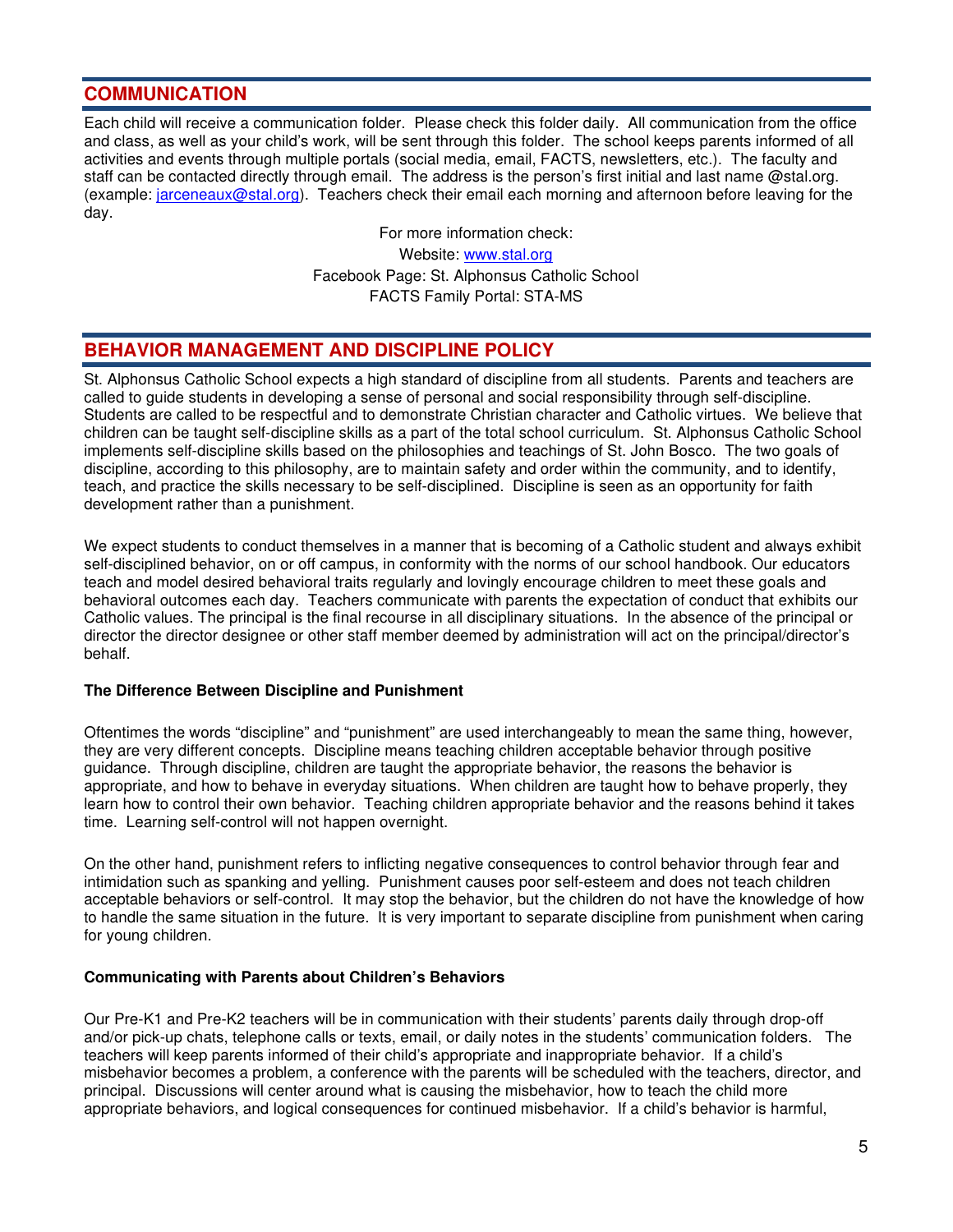professional guidance may be sought for direction or required for a child to remain enrolled. If a child's behavior becomes threatening to other children or staff members, permanent dismissal from school may be a last option.

#### **Appropriate Techniques for Discipline**

- Keep the rules simple and few.
- Divert, redirect, or distract inappropriate behavior.
- Minor infractions need to be overlooked.
- Expect toddler and two-year-old behavior. For example: dumping out toys and putting them back into the container endlessly.
- Be consistent and do not change the rules from one day to the next.
- Give explanations to help the children learn and develop language skills.
- Acknowledge toddler and two-year-old feelings and provide them avenues to express them in an appropriate manner.
- Give children two acceptable choices.
- Time-out is not an appropriate punishment for toddlers and two-year-olds because it is beyond their comprehension.
- Have a positive attitude and a good sense of humor.

#### **Types of Punishments Not Allowed**

The following behaviors are not allowed by staff, parents, or other adults due to licensure regulations, liability factors, or the Code of Ethics for Early Childhood Education:

- Corporal punishment, including hitting of any kind, shaking, pinching, biting back, or other measures that produce physical pain
- Withdrawal or the threat of withdrawal of food, rest, or bathroom opportunities
- Abusive or profane language
- Any form of public or private humiliation, including threats of physical punishment
- Any form of emotional abuse, including rejecting, terrorizing, ignoring, isolating, or corrupting a child
- Using any food product or medication in any manner or for any purpose other than that for which it was intended
- Inappropriate disciplinary behavior, which includes but is not limited to, putting soap or pepper in a child's mouth
- Isolation out of the view of a caregiver
- Forcing children to sit at a table or in highchairs for long periods of time
- Telling parents to punish children at home for misbehavior at the center

#### **Staff Training on Discipline Issues**

Toddlers and two-year-olds need caregivers that are trained to handle their distinctive developmental and discipline issues. It is essential that our caregivers are periodically trained on discipline issues. The following types of training are offered to our teachers and staff:

- Annual staff orientation to discuss the handbook and discipline policy
- In-service training focusing on a variety of approaches to help caregivers learn how to use appropriate guidance techniques
- Monthly staff meetings with brainstorming and sharing ideas
- Webinars, Workshops, and Conferences
- Visits to other centers to observe
- Books, professional literature, and videos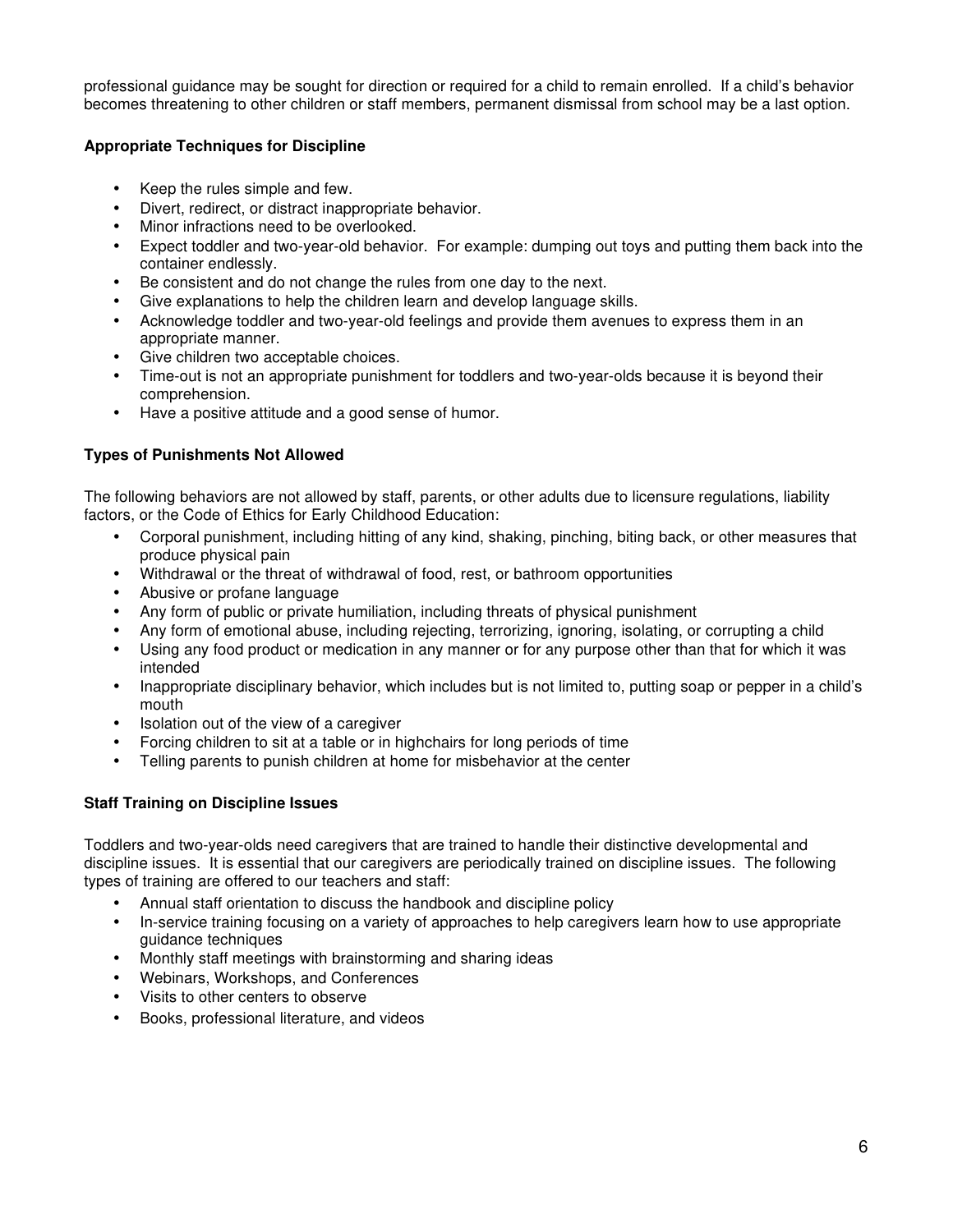#### **SNACK/LUNCH**

Students will be provided with two snacks from the cafeteria daily at no additional charge. Snacks will be served at approximately 8:15 a.m. and 2:00 p.m. Lunch may be purchased daily (\$4.25) and will be served at 10:50 a.m. Water is always accessible to the children. Water, juice, or milk will be served during eating times.

#### **SUPPLIES/BOOK BAGS**

The supply list can be found on the school website (www.stal.org). School supply items must be brought in by the first day of school. Teachers may ask for additional supplies throughout the school year, depending on the needs and usage by the students.

Parents will be responsible for providing two full changes of clothing including socks, and diapers/pull ups (if not potty trained). Reminders will be sent when items are running low. A nap mat (plastic or cloth), a small blanket, and a small pillow must also be provided. A backpack large enough to fit a communications folder, changes of clothing, and a refillable water bottle are also required.

#### **LABELS**

Please label ALL clothing, bookbags, and other personal items.

#### **MONEY**

Please send in ALL money in a sealed envelope with your child's name, teacher's name, and purpose. Anything that needs to go to the office will be delivered that day by the teacher.

#### **POTTY TRAINING**

Teachers in Pre-K2 will assist children in the potty-training process at some point in the school year. Toilet training conferences will be held by parent request. Children generally achieve potty training between the ages of 2 ½ to 3 years of age. Extra clothes and underwear will need to be provided for accidents. If an accident happens at school, all soiled clothing/bedding will be sent home for washing.

#### **NAPTIME**

Naptime is from approximately 12:00-2:00 p.m. Children will sleep on nap mats with a pillow and blanket sent from home. Children may bring a nap time security item such as a stuffed animal, but the item must be left at school for the week until sent home for cleaning.

#### **BITING POLICY**

Biting is a typical behavior that is often seen in toddlers and 2-year-old children. The need for one child to bite another is part of some children's development. We understand that this is a difficult situation for parents whether it is your child that has bitten or your child that has been responsible for biting others. The good news is that as children mature, gain self-control, and develop problem-solving skills, they will usually outgrow this behavior.

We know that biting can be harmful, and the safety of our children is our primary concern. We will help the children who are bitten feel better by giving them care and support, and we will teach the children who bite more appropriate behaviors. Our goal is to help identify what is causing the biting and resolve these issues. If a biting incident occurs, state regulations require that the parent of the child biting and the parent of the child who was bitten will be contacted. The names of the children will not be divulged to either parent. We aim to handle any biting incident with respect and sensitivity for all involved.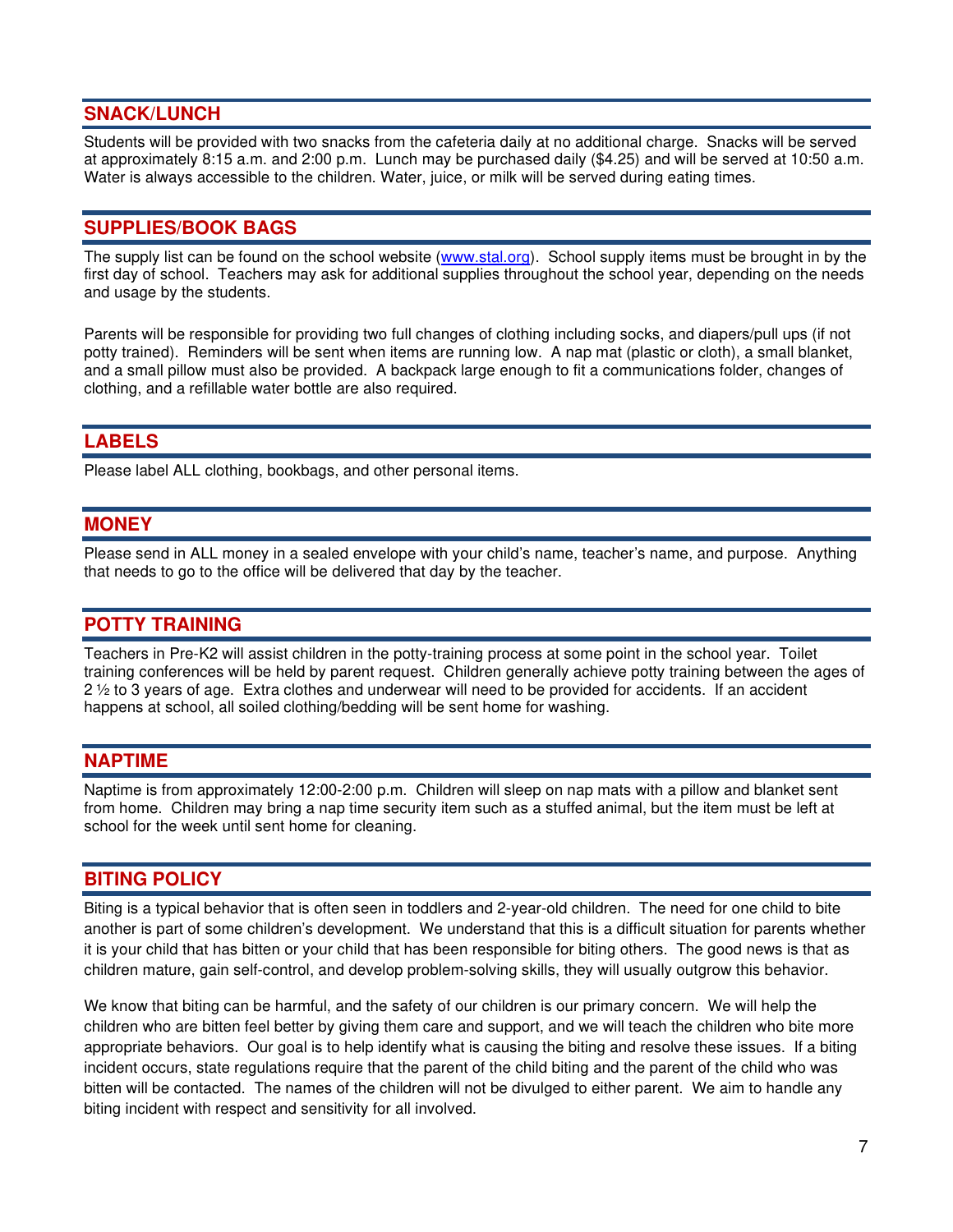This policy has been created to help prepare our staff, caregivers, and parents for a potential biting incident, as well as a guide for when a biting incident occurs.

#### **Reasons Children Bite**

Children bite for many different reasons. It is our job to take the time to observe and understand why a particular child is biting.

- Expressions of frustration, hunger, and fatigue They are not able to say, "Leave me alone," "I want that toy," "I am hungry," or "I am tired."
- Not enough personal space There are too many children in close proximity, or a child does not want another child invading his/her space while playing with toys.
- Seeking attention They want attention from their caregivers, even if it is negative.
- Relief from teething Swelling gums can be painful and cause discomfort.
- Lack of or limited social skills They cannot talk with the other children about their problems or feelings.
- Physical exploration They explore the world around them by using their senses. Young children do not always know the difference between gnawing on a toy and biting someone.

#### **When Biting Occurs**

The following procedures will be followed when a biting incident occurs:

- The caregiver will focus their attention on the victim, not on the child who bit. This will avoid reinforcing negative behavior with attention.
- The caregiver will clean the bite with soap and water, even if the bite does not break the skin. An ice pack can also be applied to the bite.
- The caregiver will allow the biter to gently stroke the victim to teach the children appropriate ways to touch and interact with each other.
- Parents will be notified if the bite has broken the skin or is in a prominent place, such as the cheek.
- The caregiver will make a notation of the incident in a logbook citing the time of day, area of the classroom/playground, and children who were involved.
- An injury report will be filled out on every bite.
- If a child's biting is out of control, the parents will be asked to attend a conference to discuss appropriate ways to deal with the problem.

#### **Ways to Prevent Biting**

Our caregivers will take several steps to prevent biting:

- Communicate with all the parents and let them know that biting will happen and why it will happen.
- The children need to have appropriate toys that they can bite, such as teethers.
- Caregivers will work with the children to give them the words to express their frustration such as, "I don't like that!"
- Children who tend to bite can be "shadowed" by a caregiver who can intervene before a biting incident occurs.
- Frequent biters can have a teether safely attached to their clothing and the caregiver can remind the child to bite the teether when frustrated, instead of another child.

#### **Actions a Caregiver Will Not Take When a Child Bites**

- The child who bites will never be physically punished by our caregivers.
- Our caregivers will not put a child who has bitten in isolation or withhold anything from them.
- Our caregivers and director will never tell the parents who bit their child due to confidentiality issues.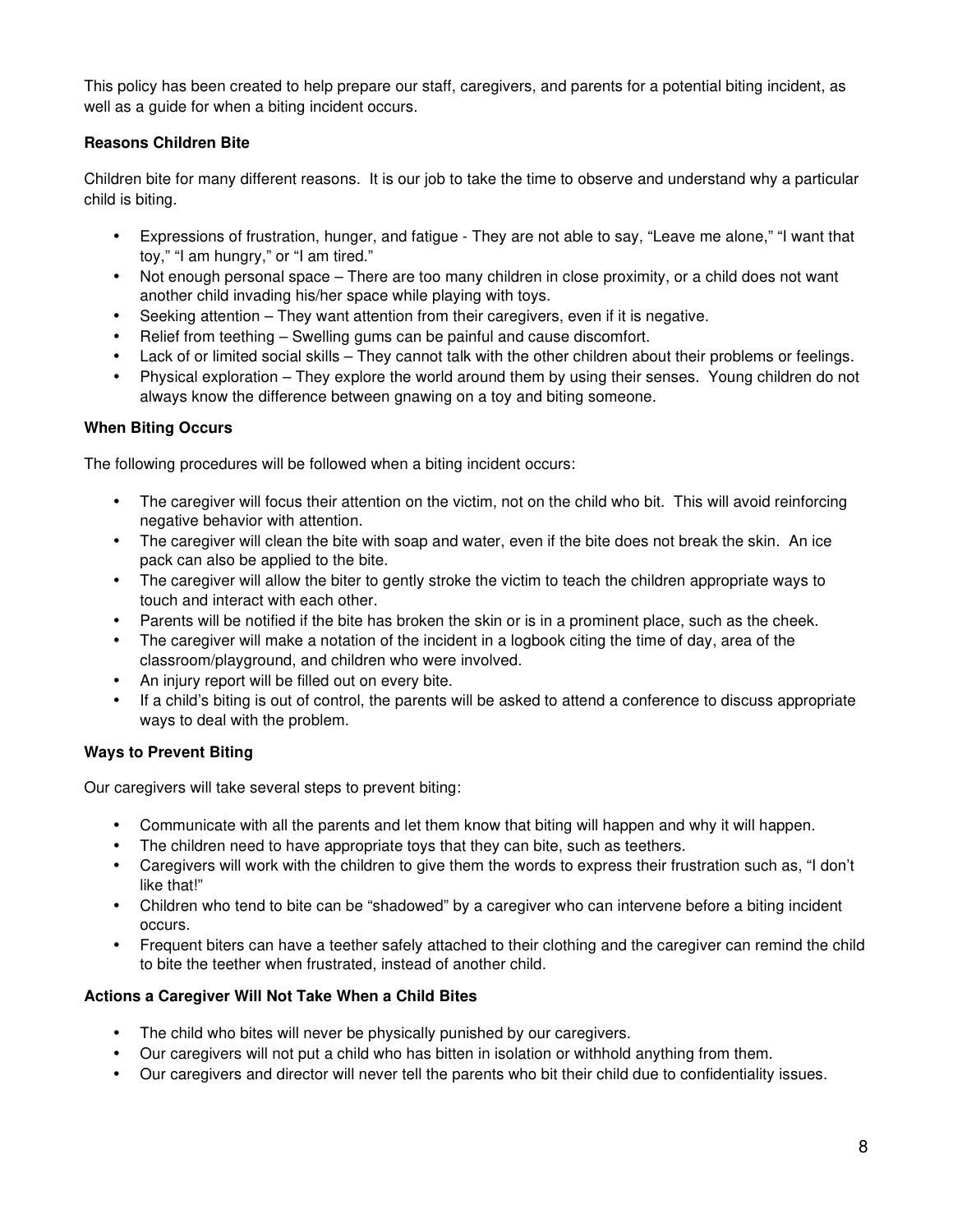Every biting incident is different, but there may be a time when the director or principal decides that a biting child cannot remain at school or should be taken out temporarily. We will do everything we can to communicate and work together to find strategies and solutions to stop a child from excessive biting. Removing a biter from our school will be the last resort after all strategies have been exhausted.

#### **OUTSIDE TIME**

Weather permitting, the children will go outside and play on the playground daily for 30-75 minutes.

#### **SICK POLICY**

If your child is sick, please keep them home! Our primary goal is to provide a healthy environment by controlling the spread of the disease. If your child is running a fever (100.4º F or above), is vomiting, has diarrhea, eye discharge, body rash with fever, sore throat with fever, severe coughing (whooping), communicable diseases, or contagious disease you will be notified.

A student must be symptom/fever free for 24 hours without preventative medication before returning to school. Parents are to notify the office if their child contracts a contagious disease so that others can be notified of their child's exposure.

#### **BIRTHDAYS/INVITATIONS**

A special treat/snack may be sent in for your child's birthday. All snacks must be commercially made. No homemade snacks are permitted as required by the MSDH regulations. Please let us know ahead of time if you plan to send in invitations for a party. If party invitations are sent, they MUST be sent home with EVERY child or with ALL boys or ALL girls.

#### **ENRICHMENT ACTIVITIES**

Students in Pre-K2 will participate in the following enrichment activities:

 -Music -P.E. -Spanish -Library

#### **INSURANCE POLICY**

Each student who is enrolled at St. Alphonsus Catholic School is automatically covered by a secondary insurance policy that covers the child for accident or injury within normal school hours on school property. **St. Alphonsus Catholic School maintains liability insurance.** 

#### **SAFETY AND EVACUATION PLANS**

Pre-K1/Pre-K2 will follow safety and evacuations plans that are included in our St. Alphonsus Catholic School Crisis Plan. Fire drills, tornado drills, and lockdown drills are held throughout the school year to acquaint your child with these procedures.

In the event we are required to evacuate the building, teachers will transport the children in staff autos and/or bus. Parents will be notified via Parent Alert (FACTS) of where their child will be taken. In the event of an off-site evacuation, students will be transported to First Baptist Church of Ocean Springs. A copy of the evacuation plan is available in the classroom.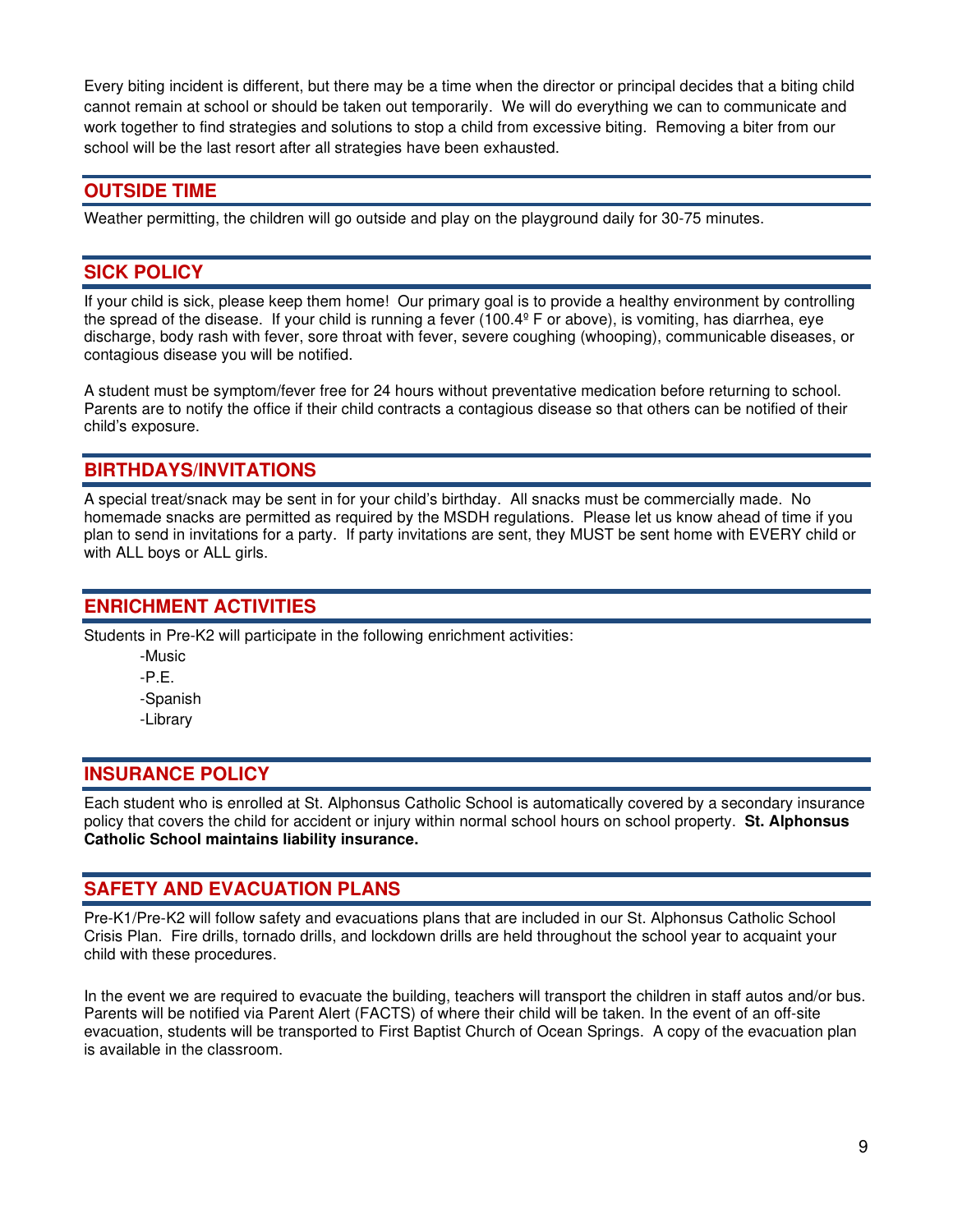#### **MEDICATION**

To avoid any mishaps, we will not administer any medication at school. If your child requires medication for any reason(s), you will need to work out a schedule for your child to take this medicine before and/or after school. If this is not possible, you may check in through the office and we will bring your child to you for their medication dosage.

If your child has a diaper rash, cream may be provided, and teachers will apply during diaper changing.

#### **EMERGENCY MEDICAL TREATMENT**

Should your child become sick or need medical assistance, we will contact the parents first. If we are unable to reach a parent, we will call an emergency contact. Should your child need immediate medical treatment, 911 will be called.

#### **CHILD ABUSE**

Any person who knows or has reason to suspect abuse of neglect of a child by a parent, legal custodian, caregiver, or other person(s) responsible for the child's care, is required by law to make a report to the Mississippi Department of Child Protection Services.

#### **ALCOHOL, SMOKING, ILLEGAL DRUGS**

The use of alcohol, smoking, or the use of tobacco products and/or illegal drugs is strictly prohibited on and around the St. Alphonsus Catholic School campus.

#### **Mississippi Adult Tobacco Use on Educational Property Act of 2000**

97-32-27. (1) "Adult" means any natural person at least eighteen (18) years old. (2) "Minor" means any natural person under the age of eighteen (18) years. (3) "Person" means any natural person. (4) "Tobacco product" means any substance that contains tobacco including, but not limited to, cigarettes, cigars, pipes, snuff, smoking tobacco or smokeless tobacco. (5) "Educational property" means any public school building or bus, public school campus, grounds, recreational area, athletic field, or other property owned, used or operated by any local school board, school, or directors for the administration of any public educational institution or during a school-related activity; provided, however, that the term "educational property" shall not include any sixteenth section school land or lieu land on which is not located a public school building, public school campus, public school recreational area or public school athletic field. Educational property shall not include property owned or operated by the state institutions of higher learning, the public community and junior colleges, or vocational-technical complexes where only adult students are in attendance. SECTION 3. The following provision shall be codified as Section 97-32-29, Mississippi Code of 1972: 97-32-29. No person shall use any tobacco product on any educational property as defined in Section 2 of this act. Any adult who violates this section shall be subject to a fine and shall be liable as follows: (a) for a first conviction, a warning; (b) for a second conviction, a fine of Seventy-five Dollars (\$75.00); and (c) for all subsequent convictions, a fine not to exceed One Hundred Fifty Dollars (\$150.00) shall be imposed. Any adult found in violation of this section shall be issued a citation by a law enforcement officer, which citation shall include notice of the date, time and location for hearing before the justice court having jurisdiction where the violation is alleged to have occurred. For the purposes of this section, "subsequent convictions" are for violations committed on any educational property within the State of Mississippi. Anyone convicted under this act shall be recorded as being fined for a civil violation of the act and not for violating a criminal statute. It is the responsibility of all law enforcement officers and law enforcement agencies of this state to ensure that the provisions of this act are enforced. SECTION 4. This act shall take effect and be in force from and after July 1, 2000.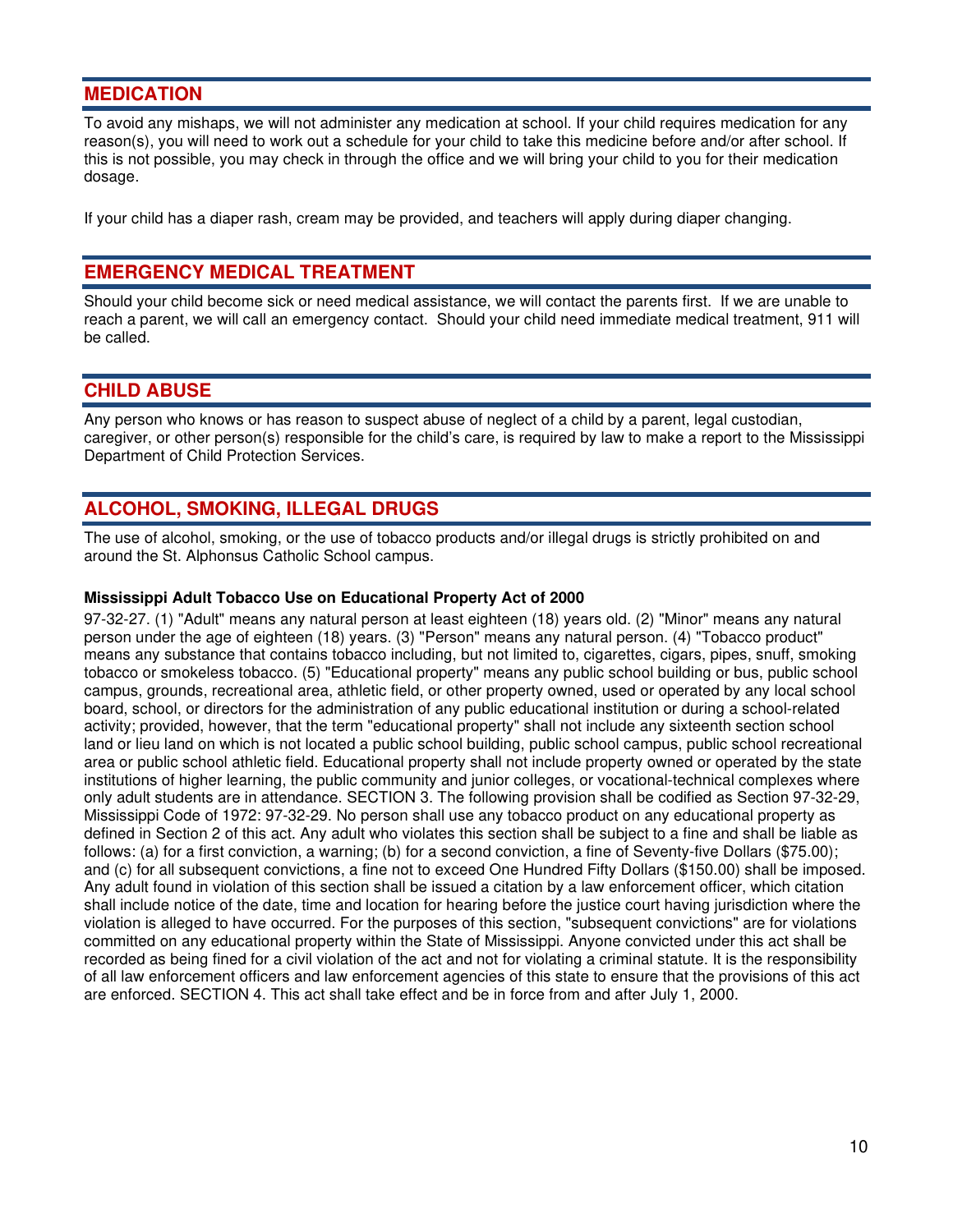#### **WEAPONS**

There shall be no firearms or other dangerous weapons strictly prohibited on and around the St. Alphonsus Catholic School campus.

#### PROHIBITATION OF WEAPONS ON SCHOOL PROPERTY MS Code 97-37-17 (Senate Bill 3349)

"EDUATIONAL PROPERTY" A public or private school building, bus, campus, grounds, recreational area, athletic field, or other property owned or actually used or operated for school purposes.

"STUDENT" A minor or adult enrolled in or suspended or expelled within the last 5 years from a public or private school, college, or university.

FELONY \$5,000 and/or 3 years for possession of a gun, rifle, pistol, other firearm encouraging or aiding a minor to possess the same.

MISDEMEANOR \$1000 and/or 6 months for possession of a BB gun, air rifle, air pistol, bowie knife, dirk, dagger, slingshot, leaded cane, switchblade, blackjack, metallic knuckles, razors, and razor blades (except for shaving), any sharp-pointed or edged instrument (except instructional supplies, unaltered nail files and clips and tools only to prepare food, instruction and maintenance of school property), or to causing, encouraging or aiding a minor to possess the same.



#### REVISED: June 20, 2022

The administration reserves the right to amend this handbook as needed. Amended copies of the handbook will be distributed electroncially and posted online (www.stal.org) as appropriate.

Completion of online school registration by parents denotes understanding and acceptance of all policies outlined in this handbook. Inquiries about policies and procedures should be directed to the director or the principal.